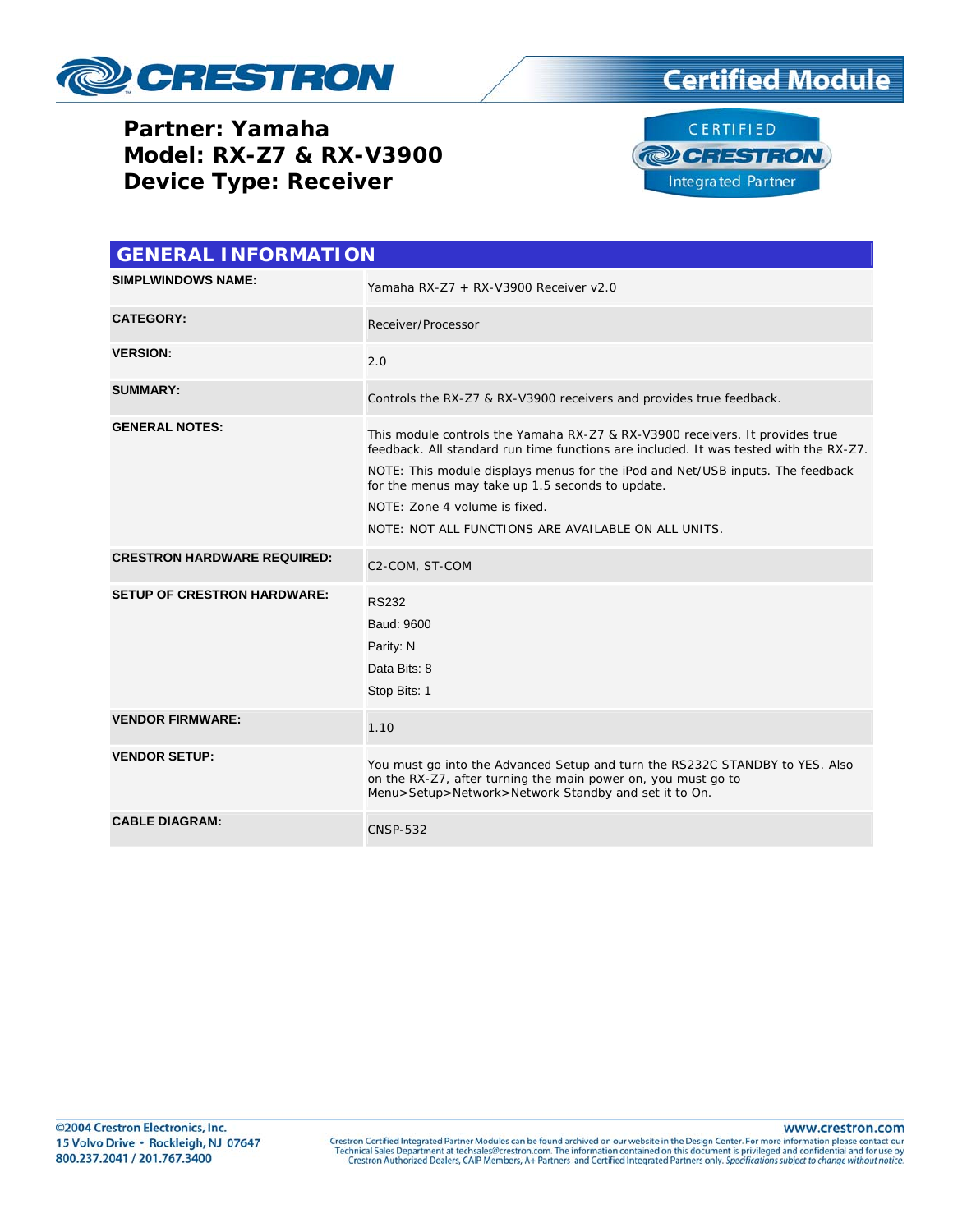

### **Certified Module**

**Partner: Yamaha Model: RX-Z7 & RX-V3900 Device Type: Receiver** 

CERTIFIED **@CRESTRON Integrated Partner** 



#### **CONTROL:**

| <b>Master Power On/Off</b>          |   | D Pulse to turn all zones on or off.                                        |
|-------------------------------------|---|-----------------------------------------------------------------------------|
| Main_Zone_Power_On/Off/Toggle       |   | D Pulse to turn the main zone power on and off.                             |
| Main_Zone_Volume_Up/Down            | D | Press and hold to adjust the main zone volume.                              |
| Main_Zone_Volume_Mute_On/Off/Toggle |   | D Pulse to turn the main zone volume mute on and off.                       |
| Input_*                             |   | D Pulse to select the main zone input.                                      |
| Main_Zone_Sleep_*                   |   | D Pulse to set the sleep time for the main zone.                            |
| Effect *                            |   | D Pulse to select the desired surround sound effect.                        |
| Input_Mode_*                        |   | D Pulse to select the input mode.                                           |
| Zone_*_Power_On/Off/Toggle          | D | Pulse to turn the zone 2, 3 or 4 power on and off.                          |
| Zone_*_Volume_Up/Down               |   | D Press and hold to adjust the zone 2 or 3 volume. Zone 4 volume is fixed.  |
| Zone_*_Volume_Mute_On/Off/Toggle    |   | D Pulse to turn the volume mute on and off for zones 2, 3 and 4.            |
| Zone_*_Input_*                      |   | D Pulse to select the zone 2, 3 or 4 input.                                 |
| Zone_*_Sleep_*                      | D | Pulse to set the sleep time for zones 2, 3 and 4.                           |
| Preset_*_Mem_*                      |   | D Pulse to store the current volume level in a preset for the desired zone. |
| Preset_*_Rec_*                      |   | D Pulse to recall the desired volume preset for the desired zone.           |
| <b>HD_Radio_AM/FM</b>               | D | Pulse to select the AM or FM band.                                          |

©2004 Crestron Electronics, Inc. 15 Volvo Drive · Rockleigh, NJ 07647 800.237.2041 / 201.767.3400

www.crestron.com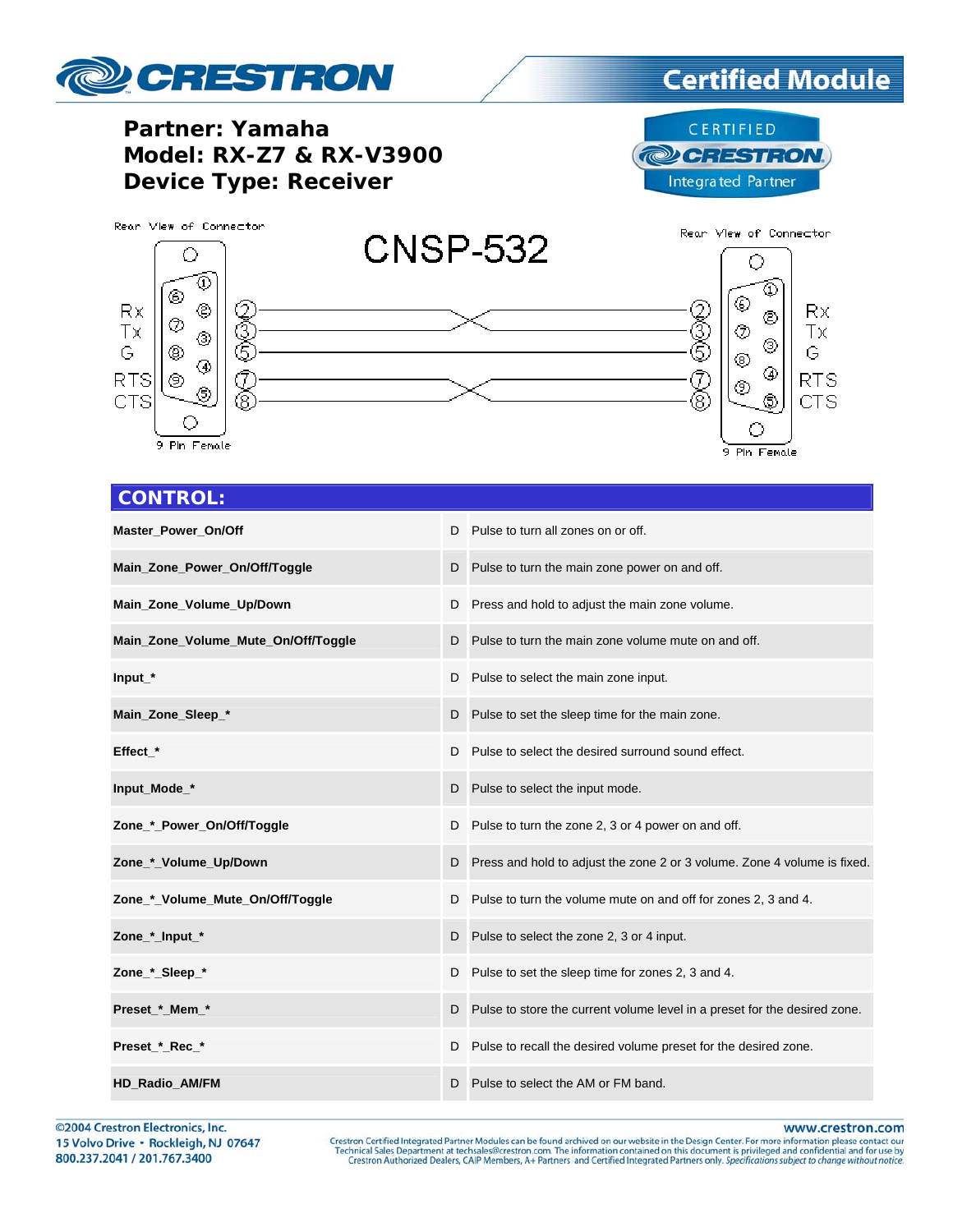

### **Partner: Yamaha Model: RX-Z7 & RX-V3900 Device Type: Receiver**



Integrated Partner

| HD_Radio_Search_Mode_*                         |   | D Pulse to select the desired search mode.                                                                        |
|------------------------------------------------|---|-------------------------------------------------------------------------------------------------------------------|
| HD_Radio_Preset/Frequency_Up/Down              | D | Pulse to start scanning through the presets or frequencies.                                                       |
| HD_Radio_Frequency_Key_*                       | D | Pulse to enter the desired tuner frequency. You must pulse the enter<br>key input to send the new channel number. |
| HD_Radio_Program_*                             |   | D Pulse to select the desired HD Radio tuner program.                                                             |
| HD Radio Preset *                              |   | D Pulse to select the desired HD Radio tuner preset.                                                              |
| XM_Search_Mode_*                               |   | D Pulse to select the desired XM search mode.                                                                     |
| XM_Channel_Up/Down                             | D | Pulse to step to the next or previous channel.                                                                    |
| XM_Category_Up/Down                            | D | Pulse to step to the next or previous category.                                                                   |
| XM_Preset_Up/Down                              | D | Pulse to step to the next or previous XM preset.                                                                  |
| XM_Channel_Key_*                               | D | Pulse to enter the desired XM Channel. You must pulse the enter key<br>input to send the new channel number.      |
| XM_Preset_*                                    | D | Pulse to select the desired XM preset.                                                                            |
| Sirius_Search_Mode_*                           | D | Pulse to select the desired Sirius search mode.                                                                   |
| Sirius_Channel_Up/Down                         | D | Pulse to step to the next or previous Sirius channel.                                                             |
| Sirius_Category_Up/Down                        |   | D Pulse to step to the next or previous Sirius category.                                                          |
| Sirius_Preset_Up/Down                          |   | D Pulse to step to the next or previous Sirius preset.                                                            |
| Sirius_Channel_Key_*                           | D | Pulse to enter the desired Sirius Channel. You must pulse the enter key<br>input to send the new channel number.  |
| Sirius_Preset_*                                | D | Pulse to select the desired Sirius preset.                                                                        |
| iPod_Control_Mode_*                            | D | Pulse to select the desired iPod control mode.                                                                    |
| iPod_Repeat_*                                  | D | Pulse to select the desired iPod repeat mode.                                                                     |
| iPod_Shuffle_*                                 | D | Pulse to select the desired iPod shuffle mode.                                                                    |
| iPod_Play/Stop/Pause/Skip_Forward/Skip_Reverse | D | Pulse to control the iPod playback.                                                                               |
| iPod Menu                                      | D | Pulse to get the current menu from the iPod.                                                                      |

www.crestron.com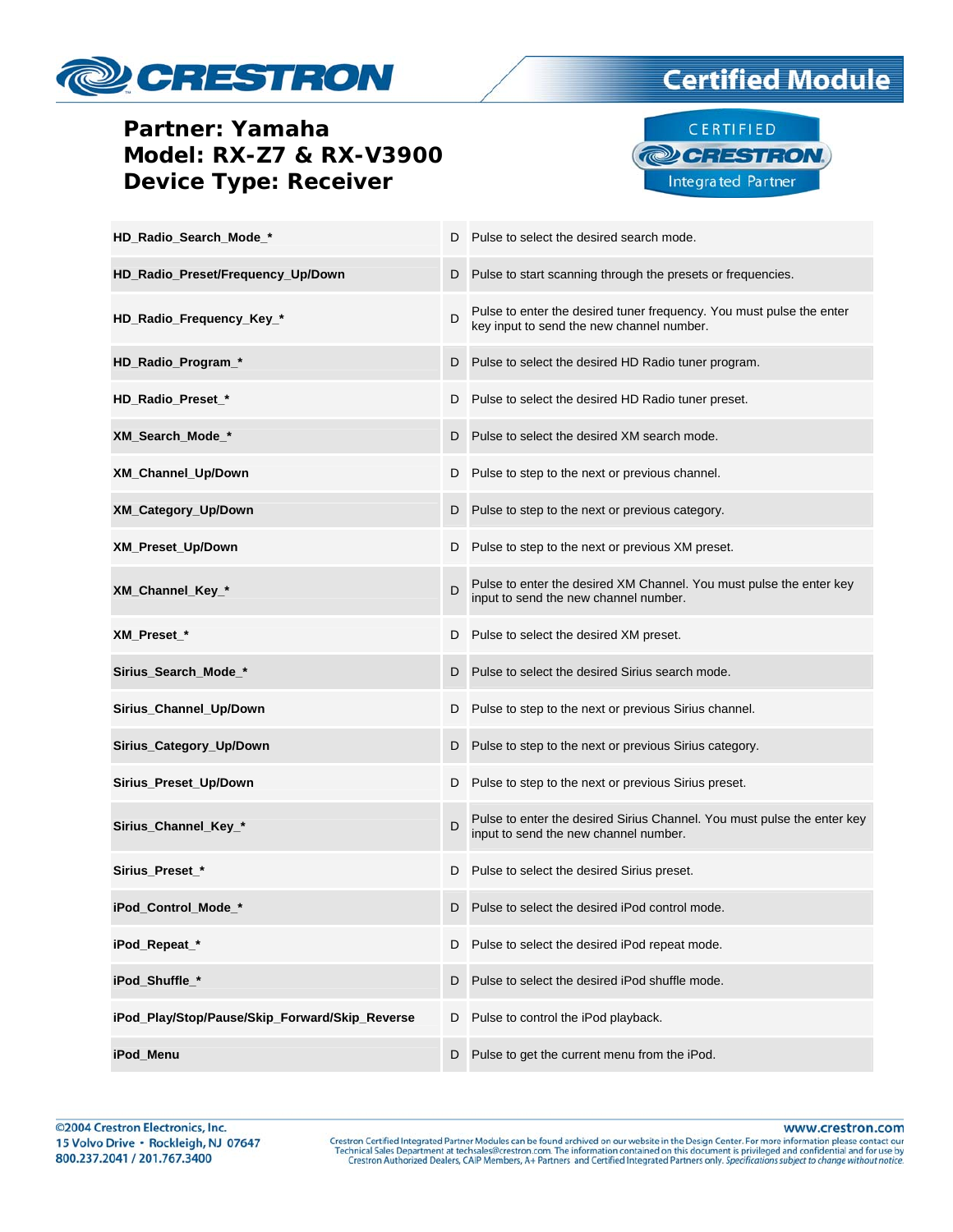

### **Certified Module**

#### **Partner: Yamaha Model: RX-Z7 & RX-V3900 Device Type: Receiver**



| iPod Cursor *                                     |    | D Pulse to move through the iPod menu.                                 |
|---------------------------------------------------|----|------------------------------------------------------------------------|
| iPod Select                                       |    | D Pulse to select the highlighted iPod menu item.                      |
| iPod_Page_Up/Down                                 |    | D Pulse to page up and down through the iPod menus.                    |
| Net/USB_Repeat_*                                  |    | D Pulse to select the desired Net/USB repeat mode.                     |
| Net/USB_Shuffle_*                                 | D. | Pulse to select the desired Net/USB shuffle mode.                      |
| Net/USB_Play/Stop/Pause/Skip_Forward/Skip_Reverse |    | D Pulse to control the Net/USB playback.                               |
| Net/USB_Preset_*                                  |    | D Pulse to select the desired Net/USB preset.                          |
| Net/USB Menu                                      |    | D Pulse to get the current menu from the Net/USB.                      |
| Net/USB_Cursor_*                                  |    | D Pulse to move through the Net/USB menu.                              |
| Net/USB_Select                                    |    | D Pulse to select the highlighted Net/USB menu item.                   |
| Net/USB_Page_Up/Down                              |    | D Pulse to page up and down through the Net/USB menus.                 |
| Net/USB Bookmark *                                |    | D Pulse to turn the Net/USB bookmark on and off.                       |
| <b>Initialize</b>                                 |    | D Pulse to get the initial system status. This is only necessary once. |
| <b>From Device</b>                                | S. | Serial signal to be routed from a 2-way serial com port.               |

| <b>FEEDBACK:</b>                |   |                                                                                                                      |
|---------------------------------|---|----------------------------------------------------------------------------------------------------------------------|
| Master Power is On/Off          | D | High to indicate the current state of the master power.                                                              |
| Main Zone Power is On/Off       | D | High to indicate the main zone's current power status.                                                               |
| Main_Zone_Volume_Gauge          | A | Analog value indicating the main zone's current volume level. To be<br>displayed using a bar graph on a touch panel. |
| Main Zone Volume Mute is On/Off | D | High to indicate the main zone's current volume mute state.                                                          |
| Input_is_ $*$                   | D | High to indicate the main zone's current input.                                                                      |
| Main_Zone_Sleep_is_*            | D | High to indicate the current sleep timer setting.                                                                    |
| Effect is *                     | D | High to indicate the currently selected surround effect.                                                             |
| Input_Mode_is_*                 | D | High to indicate the currently selected input mode.                                                                  |

www.crestron.com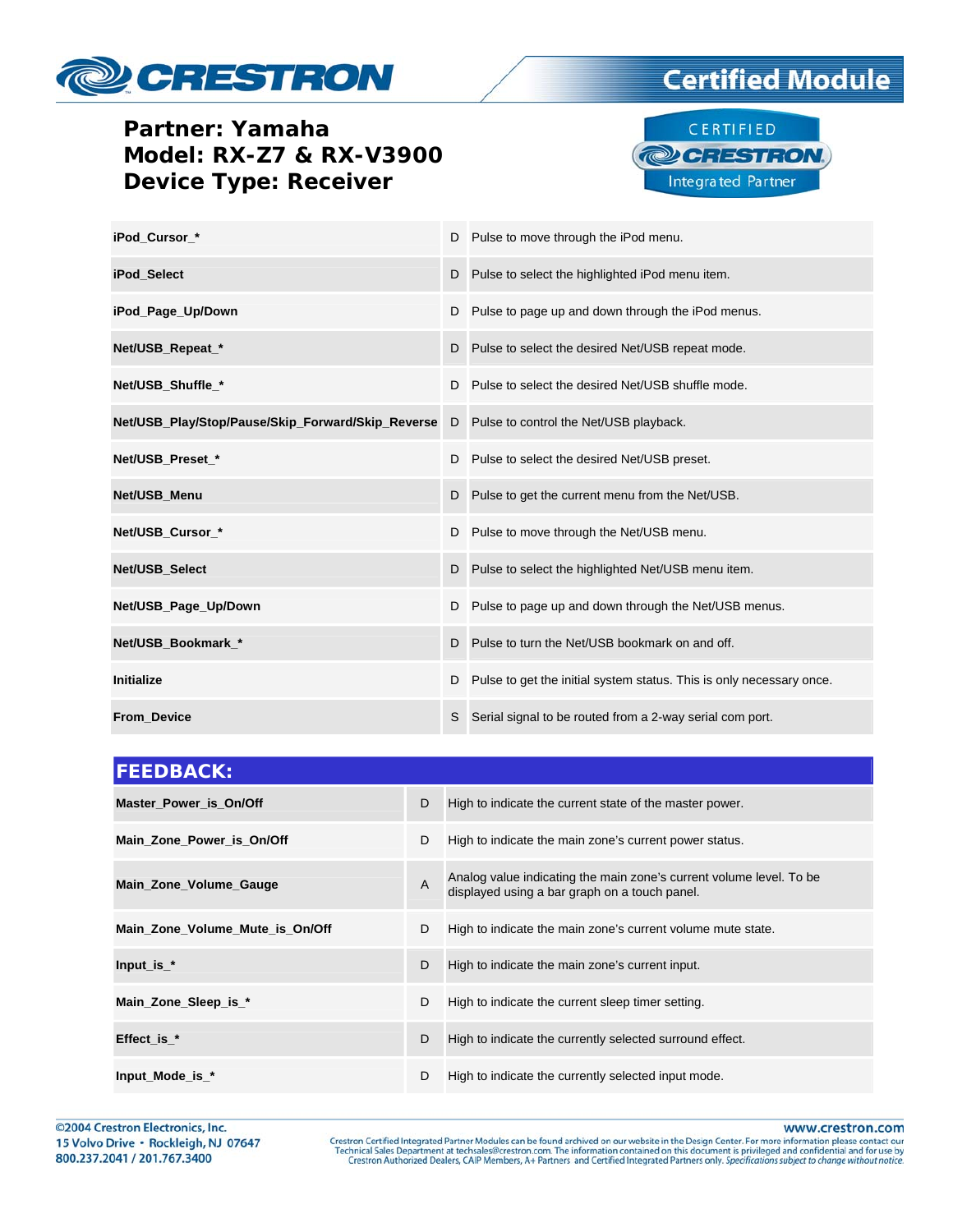## CRESTRON

#### **Partner: Yamaha Model: RX-Z7 & RX-V3900 Device Type: Receiver**



**Certified Module** 

| Zone_*_Power_is_On/Off                                        | D           | High to indicate the current power state for the zones 2, 3 and 4.                                                                       |
|---------------------------------------------------------------|-------------|------------------------------------------------------------------------------------------------------------------------------------------|
| Zone_*_Volume_Gauge                                           | A           | Analog signal indicating the current volume level for zones 2 and 3.                                                                     |
| Zone_*_Volume_Mute_is_On/Off                                  | D           | High to indicate the current volume mute state for zones 2, 3 and 4.                                                                     |
| Zone_*_Input_is_*                                             | D           | High to indicate the currently selected input for zones 2, 3 and 4.                                                                      |
| Zone_*_Sleep_is_*                                             | D           | High to indicate the current sleep timer setting for zones 2, 3 and 4.                                                                   |
| HD_Radio_Band_is_AM/FM                                        | D           | High to indicate the HD Radio's current band.                                                                                            |
| HD_Radio_Search_Mode_is_*                                     | D           | High to indicate the current HD Radio search mode.                                                                                       |
| HD_Radio_Frequency_Text                                       | S           | Serial signal indicating the current HD Radio Frequency number or the<br>channel number being entered using the HD Radio Frequency keys. |
| HD_Radio_Station_Name_Text                                    | S           | Serial signal indicating the current HD Radio Station Name.                                                                              |
| HD_Radio_Station_is_Tuned/Not_Tuned                           | D           | High to indicate whether or not a station is tuned.                                                                                      |
| HD_Radio_Tuned_Station_is_Stereo/Not_Stereo                   | D           | High to indicate whether the currently tuned station is stereo or not.                                                                   |
| HD_Radio_Tuned_Station_is_HD/Not_HD                           | D           | High to indicate whether the currently tuned station is HD or not.                                                                       |
| HD_Radio_Program_is_*                                         | D           | High to indicate the currently selected HD Radio program.                                                                                |
| HD_Radio_Preset_is_*                                          | D           | High to indicate the currently selected HD Radio preset.                                                                                 |
| XM_Search_Mode_is_*                                           | D           | High to indicate the currently selected search mode.                                                                                     |
| XM_Does_not_Exist/_is_not_Connected/<br>Is_Not_Ready/is_Ready | D           | High to indicate whether the XM tuner is connected and ready.                                                                            |
| XM_Channel_Number_Text                                        | $\mathsf S$ | Serial signal indicating the current XM Channel number or the channel<br>number being entered using the XM Channel keys.                 |
| <b>XM_Category_Text</b>                                       | S           | Serial signal indicating the current XM category.                                                                                        |
| XM_Channel_Name_Text                                          | S           | Serial signal indicating the current XM Channel name.                                                                                    |
| <b>XM_Artist_Text</b>                                         | S           | Serial signal indicating the current XM artist.                                                                                          |
| <b>XM Song Text</b>                                           | S           | Serial signal indicating the current XM song.                                                                                            |
| XM_Antenna_Signal_Level_is_*                                  | D           | High to indicate the XM Signal level.                                                                                                    |
| XM Preset is *                                                | D           | High to indicate the currently selected XM Preset.                                                                                       |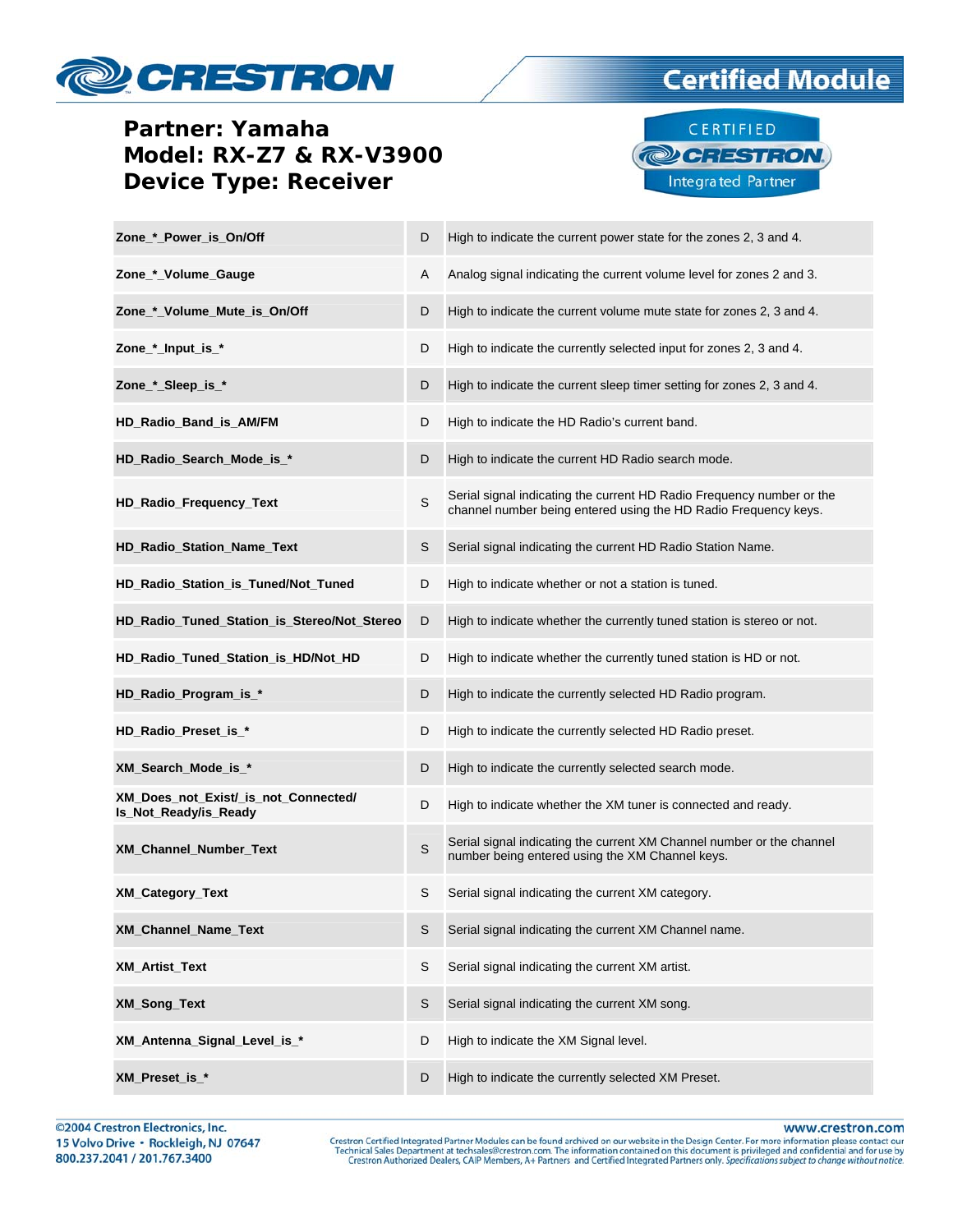## CRESTRON

#### **Partner: Yamaha Model: RX-Z7 & RX-V3900 Device Type: Receiver**



**Certified Module** 

| Sirius_Search_Mode_is_*                                           | D | High to indicate the currently selected search mode.                                                                                    |
|-------------------------------------------------------------------|---|-----------------------------------------------------------------------------------------------------------------------------------------|
| Sirius_Does_not_Exist/_is_not_Connected/<br>Is_Not_Ready/is_Ready | D | High to indicate whether the Sirius tuner is connected and ready.                                                                       |
| Sirius_Channel_Number_Text                                        | S | Serial signal indicating the current Sirius Channel number or the channel<br>number being entered using the Sirius Channel keys.        |
| Sirius_Category_Text                                              | S | Serial signal indicating the current Sirius category.                                                                                   |
| Sirius_Channel_Name_Text                                          | S | Serial signal indicating the current Sirius Channel name.                                                                               |
| Sirius_Artist_Text                                                | S | Serial signal indicating the current Sirius artist.                                                                                     |
| Sirius_Song_Text                                                  | S | Serial signal indicating the current Sirius song.                                                                                       |
| Sirius_Composer_Text                                              | S | Serial signal indicating the current Sirius composer.                                                                                   |
| Sirius_Antenna_Signal_Level_is_*                                  | D | High to indicate the Sirius Signal level.                                                                                               |
| Sirius_Parental_Lock_is_On/Off                                    | D | High to indicate the parental lock state of the current Sirius channel.                                                                 |
| Sirius_Preset_is_*                                                | D | High to indicate the currently selected Sirius Preset.                                                                                  |
| iPod_Control_Mode_is_*                                            | D | High to indicate the current iPod control mode.                                                                                         |
| iPod_Repeat_is_*                                                  | D | High to indicate the current iPod repeat mode.                                                                                          |
| iPod_Shuffle_is_*                                                 | D | High to indicate the current iPod shuffle mode.                                                                                         |
| iPod_is_Playing/Stopped/Paused                                    | D | High to indicate the current play state of the iPod.                                                                                    |
| iPod_Does_not_Exist/_is_not_Connected/<br>Is_Not_Ready/is_Ready   | D | High to indicate whether the iPod Dock is connected and ready.                                                                          |
| iPod_Current_Menu_Name_Text                                       | S | Serial signal indicating the name of the current iPod menu.                                                                             |
| iPod_Line_*_Text                                                  | S | Serial signal indicating the items in the current iPod menu list.                                                                       |
| iPod_Current_Line_Value                                           | A | Analog value indicating the currently highlighted line in the iPod menu. Could<br>be used to drive multi mode buttons on a touch panel. |
| iPod_Artist_Text                                                  | S | Serial signal indicating the current iPod artist.                                                                                       |
| iPod_Album_Text                                                   | S | Serial signal indicating the current iPod album.                                                                                        |
| iPod_Song_Text                                                    | S | Serial signal indicating the current iPod song.                                                                                         |
| Net/USB_Repeat_is_*                                               | D | High to indicate the current Net/USB repeat mode.                                                                                       |

www.crestron.com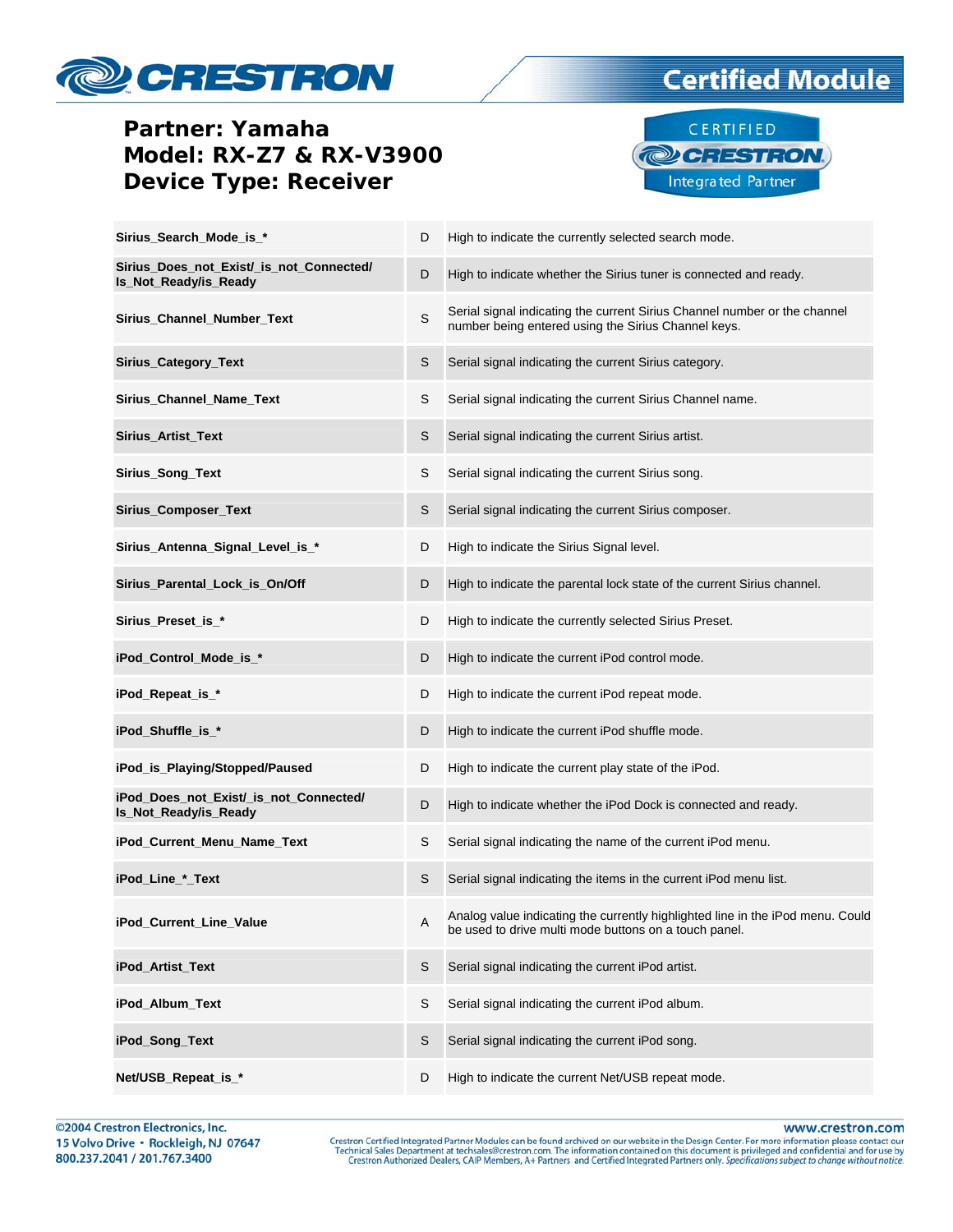# CRESTRON

### **Partner: Yamaha Model: RX-Z7 & RX-V3900 Device Type: Receiver**



**Certified Module** 

| Net/USB Shuffle is *              | D              | High to indicate the current Net/USB shuffle mode.                                                                                         |
|-----------------------------------|----------------|--------------------------------------------------------------------------------------------------------------------------------------------|
| Net/USB_is_Playing/Stopped/Paused | D              | High to indicate the current playback state of the Net/USB.                                                                                |
| <b>Net/USB Artist Text</b>        | S              | Serial signal indicating the current Net/USB artist.                                                                                       |
| Net/USB_Album_Text                | S              | Serial signal indicating the current Net/USB album.                                                                                        |
| Net/USB_Song_Text                 | S              | Serial signal indicating the current Net/USB song.                                                                                         |
| Net/USB_Sub_Input_is_*            | D              | High to indicate the currently selected Net/USB sub input.                                                                                 |
| Net/USB_Current_Menu_Name_Text    | S              | Serial signal indicating the name of the current Net/USB menu.                                                                             |
| Net/USB_Line_*_Text               | S              | Serial signal indicating the items in the current Net/USB menu list.                                                                       |
| Net/USB_Current_Line_Value        | $\overline{A}$ | Analog value indicating the currently highlighted line in the Net/USB menu.<br>Could be used to drive multi mode buttons on a touch panel. |
| <b>To Device</b>                  | S              | Serial signal to be routed to a 2-way serial com port.                                                                                     |